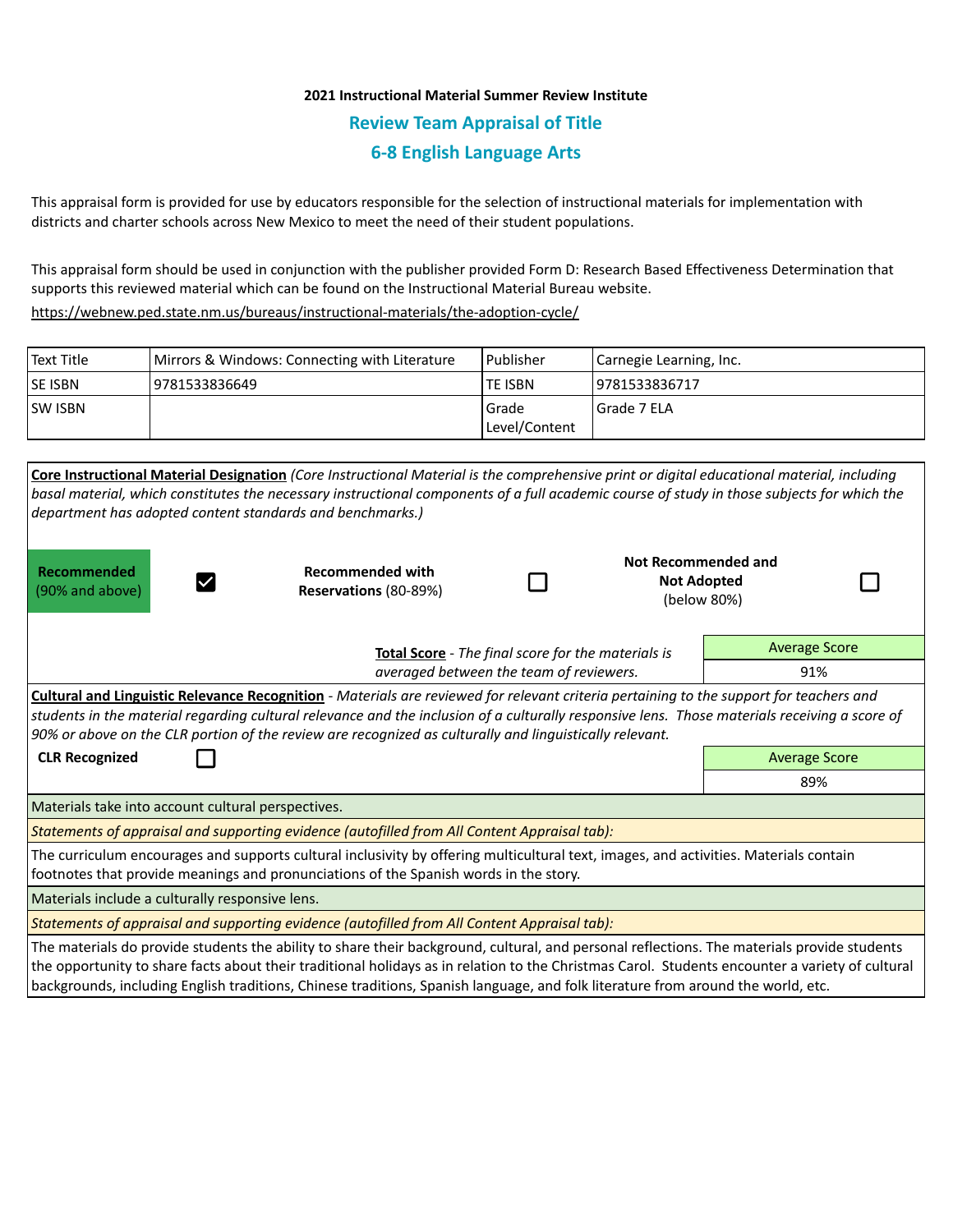**Standards Review** *- Materials are reviewed for alignment with the state adopted content standards, benchmarks and performance standards.*

Average Score

88%

Materials align with grade level ELA standards overall.

*Statements of appraisal and supporting evidence:* 

Materials are well designed for grade level ELA standards. However, standard RL9 in the Teacher's materials, students compare and contrast nonfiction portrayal, but there is no reference or findings of fictional portrayal for this standard.

Materials align to reading standards.

*Statements of appraisal and supporting evidence:* 

The curriculum is well versed with the reading standards. Material offers opportunities for students to read many historical based texts, but does not offer students fictional texts to compare/contrast to a historical account of the same time period.

Materials align to writing standards.

*Statements of appraisal and supporting evidence:* 

The materials provide writing skills and strategies aligned to the standards. Students have many opportunities to produce clear and coherent writing in which the development, organization, and style are appropriate to task, purpose and audience. The material provides multiple "Writing Workshops" for significant essays as well as a variety of writing activities after each text. Materials cover the importance of supporting claims with relevant evidence and demonstrating and understanding about a topic or text. The materials do not provide what are considered credible sources.

Materials align to speaking and listening standards.

*Statements of appraisal and supporting evidence:* 

The curriculum is grade level appropriate and consistent with the speaking and listening standards for this grade level. While each unit has a writing workshop and guidelines and a rubric for demonstrating appropriate listening skills, it does not offer a variety of cultural settings.

Materials align to language standards.

*Statements of appraisal and supporting evidence:* 

The materials align to the language standards. The materials provide students with accurately using grade-appropriate general academic and domain-specific words or phrases. In a particular vocabulary and spelling lesson, students are using and determining the words or phrases in the context of the sentences.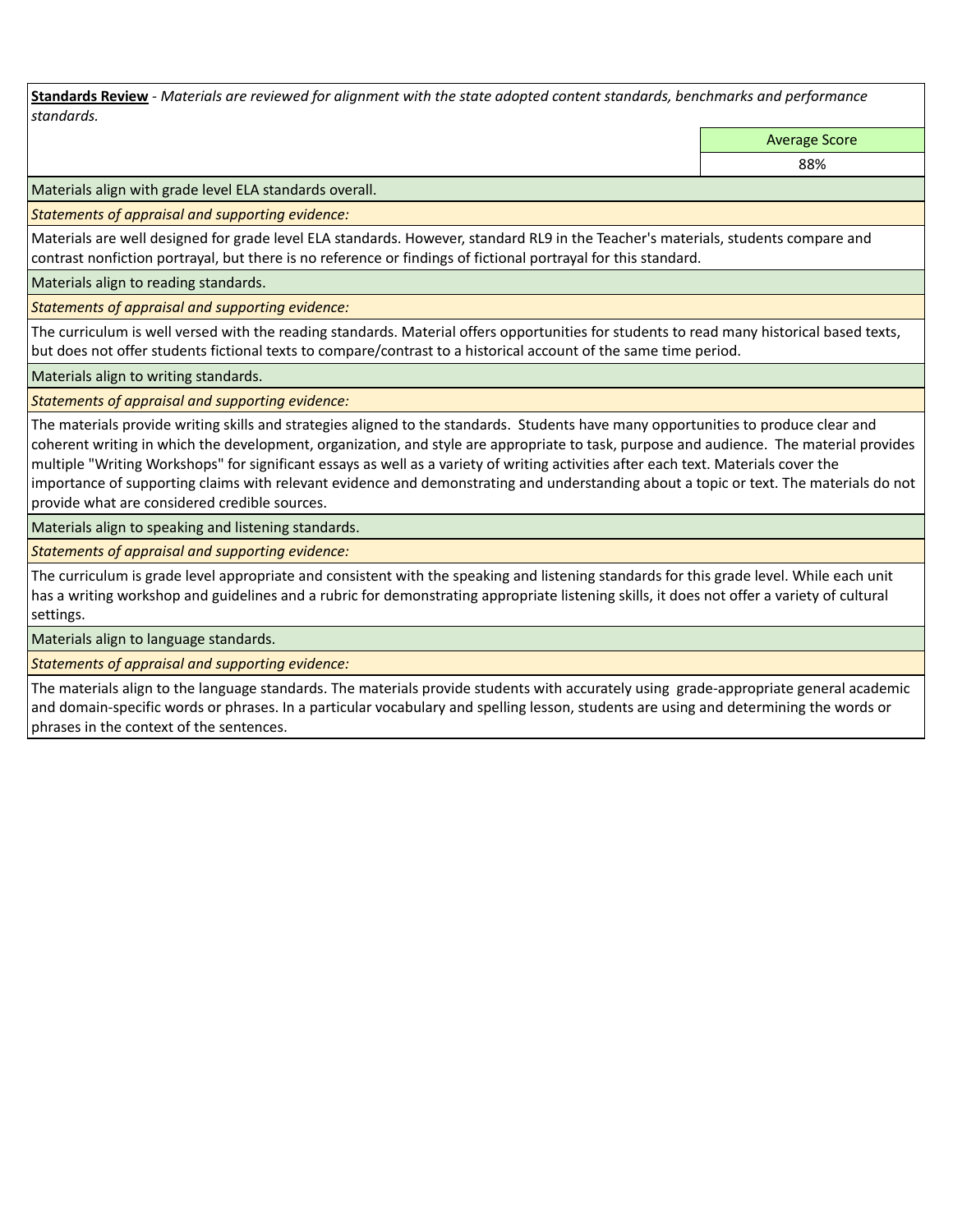**ELA Content Review** *- Materials are reviewed for relevant criteria pertaining to the support for teachers and students in the specific content area reviewed.*

Average Score

100%

Materials provide a selection and range of high-quality texts worthy of students' time and attention, exhibiting exceptional craft and thought and/or providing useful information.

*Statements of appraisal and supporting evidence:* 

Materials do provide a high-quality range of text by genre or subject matter for this grade. The text ranges from fiction, nonfiction (autobiographies, biographies, essays, letters, etc.) poetry, drama, and more.

Questions in the materials are high-quality text-dependent and text-specific questions. The overwhelming majority of these questions are text-specific and draw student attention to the particulars in the text.

*Statements of appraisal and supporting evidence:* 

The curriculum does provide questions that are high-quality text-dependent and text specific questions. The majority of questions are text-specific and provide student attention to the text. The materials provide text-dependent/text-specific questions at the end of each reading to support skills with examples, description, finding meaning, analyzing, and extending understanding.

Materials provide scaffolding and supports to enable students' learning of English language arts.

*Statements of appraisal and supporting evidence:* 

The materials support scaffolding to enable students' learning of English language arts. At the beginning of each unit, the materials offer first, second, and third reading strategies to include the following; Build Background, Set Purpose, Make Connections, Use Reading Skills, Test Organization, Analyze Literature, Tackle Vocabulary, and Find Meaning as to name several structural supports or strategies.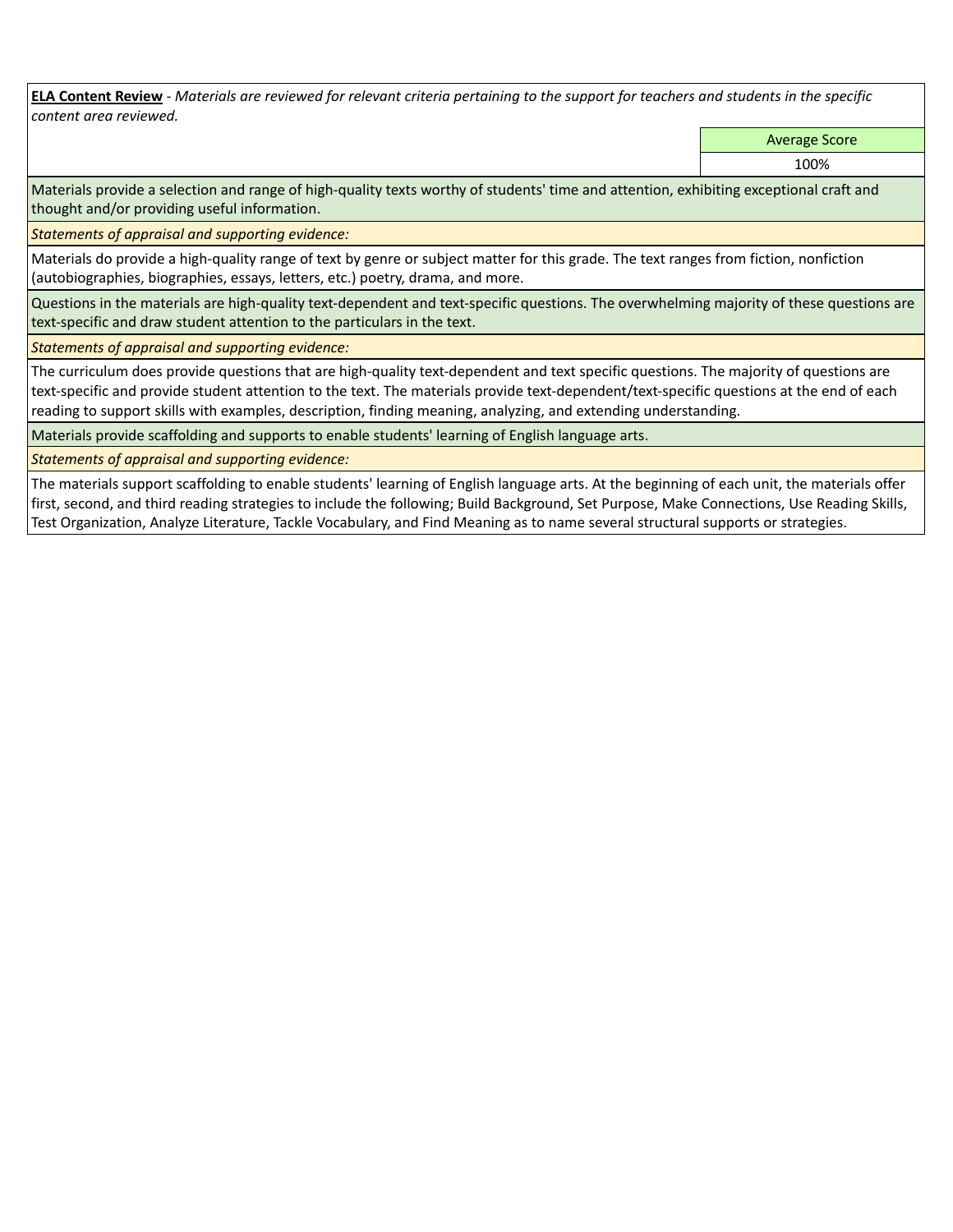**All Content Review** *- Materials are reviewed for relevant criteria pertaining to the support for teachers and students in the material regarding the progression of the standards, lesson structure, pacing, assessment, individual learners and cultural relevance.*

Average Score

94%

Materials are coherent and consistent with the standards that all students should study in order to be college and career ready.

*Statements of appraisal and supporting evidence:*

The curriculum is grade level appropriate consistent with grade level standards preparing all students for college and career readiness.

Materials are well designed and take into account effective lesson structure and pacing.

*Statements of appraisal and supporting evidence:*

The materials provide a scope and sequence for each unit. The design offers Selection Feature, Genre, Reading Support/Text Complexity, Reading Skill, Graphic Organizer, Literary Element, Themes, Cross-Curricular Connections, Writing to Sources, Extension Activities, and Additional Skill Activities, and are a comprehensive and progressive model.

Materials support teacher planning, learning, and understanding of the standards.

*Statements of appraisal and supporting evidence:*

The materials support teacher preparation for planning, learning, and understanding of the standards. The activities in the text include a set of Learning Objectives in the TE, which are measurable objectives. The materials do include suggestions or strategies for differentiating at different levels and for scaffolding instruction.

Materials offer teachers resources and tools to collect ongoing data about student progress on the standards.

*Statements of appraisal and supporting evidence:*

The materials provide a scope and sequence for teachers to utilize, along with a unit practice and assess language art skills; assessment practice; and writing workshops with rubrics. The materials provide assessments that measure student progress in the CCSS for NM. Those materials are found in the TE/SE books, Unit and Selections Resources, Assessment Guide, and Program Planning Guide.

Materials support effective use of technology to enhance student learning.

*Statements of appraisal and supporting evidence:*

The teacher may customize technology based on student needs for learning. Materials present many opportunities for digital learning integration into the text. Students are asked to use the internet to research desert animals. Another activity asks students to research amateur poetry sites and critique each site by elements of design, content, and ease of use.

Materials can be easily customized for individual learners.

*Statements of appraisal and supporting evidence:* 

The materials contain strategies and skills for differentiated instruction for English Language, Auditory, Visual, Kinesthetic, Struggling and Advanced Readers. Materials utilize and assess students at a variety of knowledge levels at the end of every text that is read.

Materials give all students extensive opportunities and support to explore key concepts.

*Statements of appraisal and supporting evidence:*

Materials offer all students opportunities the support to explore key concepts. The lessons support learning individually, partner, small group and whole group collaboration.

Materials take into account cultural perspectives.

*Statements of appraisal and supporting evidence:*

The curriculum encourages and supports cultural inclusivity by offering multicultural text, images, and activities. Materials contain footnotes that provide meanings and pronunciations of the Spanish words in the story.

Materials include a culturally responsive lens.

*Statements of appraisal and supporting evidence:*

The materials do provide students the ability to share their background, cultural, and personal reflections. The materials provide students the opportunity to share facts about their traditional holidays as in relation to the Christmas Carol. Students encounter a variety of cultural backgrounds, including English traditions, Chinese traditions, Spanish language, and folk literature from around the world, etc.